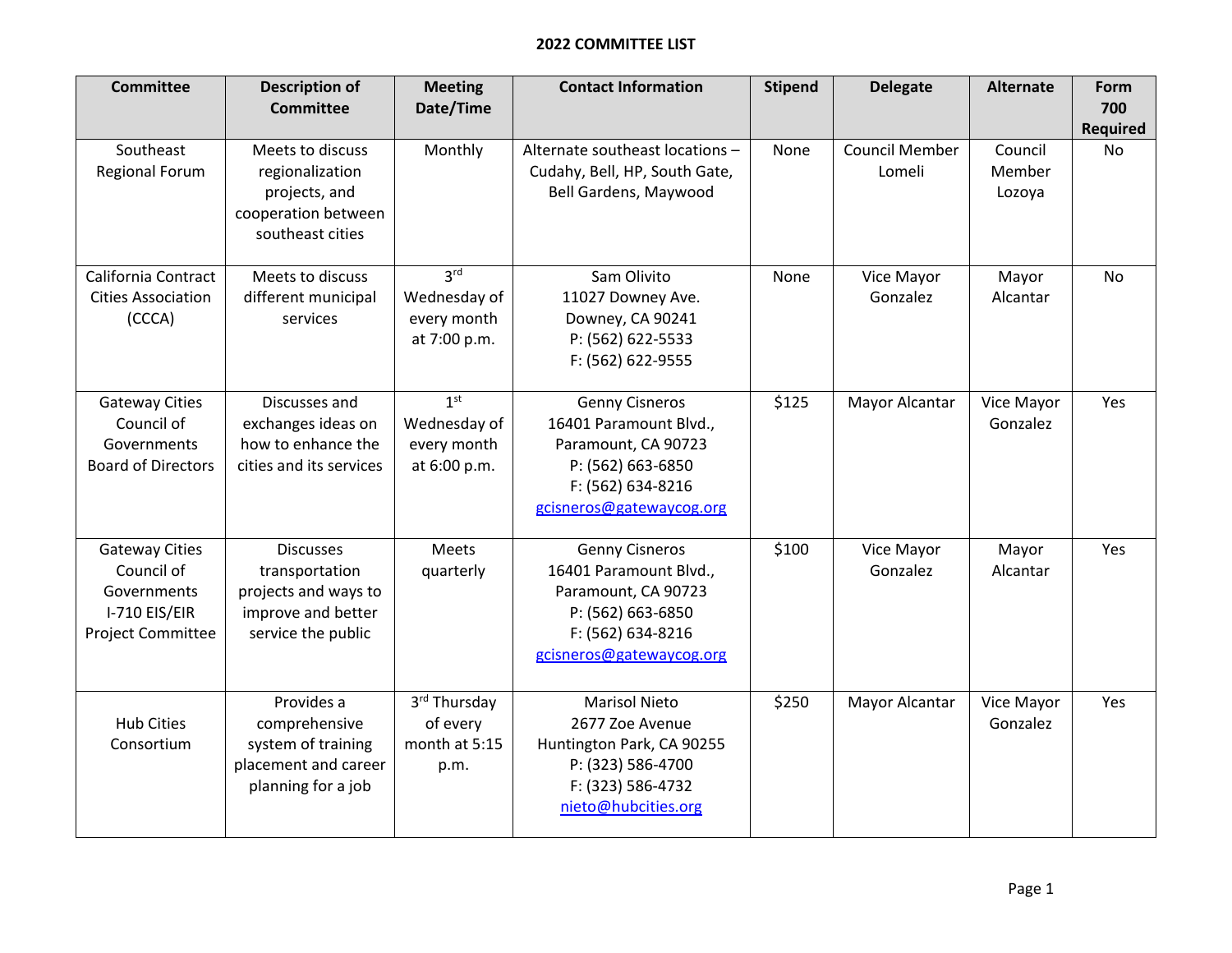## **2022 COMMITTEE LIST**

| <b>Committee</b>                                                                           | <b>Description of</b><br><b>Committee</b>                                                                                                  | <b>Meeting</b><br>Date/Time                                    | <b>Contact Information</b>                                                                                                                     | <b>Stipend</b> | <b>Delegate</b>                                                                       | <b>Alternate</b>            | Form<br>700           |
|--------------------------------------------------------------------------------------------|--------------------------------------------------------------------------------------------------------------------------------------------|----------------------------------------------------------------|------------------------------------------------------------------------------------------------------------------------------------------------|----------------|---------------------------------------------------------------------------------------|-----------------------------|-----------------------|
| League of<br>California Cities                                                             | The league's purpose<br>is to strengthen and<br>protect local control<br>for cities through<br>education and<br>advocacy                   | $1st$ Thursday<br>of each<br>month                             | Jennifer Quan<br>P.O. Box 1444, Monrovia, CA<br>91017<br>(626) 786-5142<br>jquan@cacities.org                                                  | None           | <b>Council Member</b><br>Lomeli                                                       | Mayor<br>Alcantar           | <b>Required</b><br>No |
| League of<br>California Cities<br>Los Angeles<br>Division<br>(City Selection<br>Committee) | The league's purpose<br>is to strengthen and<br>protect local control<br>for cities through<br>education and<br>advocacy                   | Once a Year                                                    | Bolaji Samuyiwa<br>Kenneth Hahn Hall of<br>Administration<br>500 West Temple Street, Ste.<br>$B-50$<br>Los Angeles, CA 90012<br>(213) 974-1431 | None           | <b>Council Member</b><br>Lomeli                                                       | Council<br>Member<br>Lozoya | <b>No</b>             |
| Los Angeles<br><b>County Sanitation</b><br>District No. 1                                  | Formed to address<br>issues related to<br>waste-water and<br>solid waste<br>management                                                     | 2 <sub>nd</sub><br>Wednesday of<br>every month<br>at 1:30 p.m. | Michael Hsu<br>1955 Workman Mill Rd.<br>Whittier, CA 90601<br>P: (562) 908-4288<br>michaelhsu@lacsd.org                                        | \$125          | Mayor Alcantar                                                                        | Vice Mayor<br>Gonzalez      | Yes                   |
| Eco Rapid<br>(Formerly OLDA)                                                               | Formed to pursue<br>development of a<br>high speed and<br>energy efficient<br>transit system                                               | 2 <sup>nd</sup><br>Wednesday of<br>every month<br>at 6:30 p.m. | Michael Kodama<br><b>Executive Director</b><br>16401 Paramount Blvd.,<br>Paramount, CA 90723<br>P: (818)468-8593<br>mkodama@mkplanners.com     | \$100          | Vice Mayor<br>Gonzalez                                                                | Mayor<br>Alcantar           | Yes                   |
| <b>Greater Los</b><br>Angeles County<br><b>Vector Control</b><br>District                  | A public health<br>agency that is<br>enabled and<br>empowered to<br>provide ongoing<br>mosquito and vector<br>control for its<br>residents | 2 <sup>nd</sup> Tuesday of<br>every month<br>at 7:00 p.m.      | 12545 Florence Ave.<br>Santa Fe Springs, CA 90650<br>P: (562) 944-9656<br>F: (562) 944-7976                                                    | \$100          | Baru A. Sanchez<br>(two year term,<br><b>January 5, 2021</b><br>- January 4,<br>2023) | N/A                         | Yes                   |